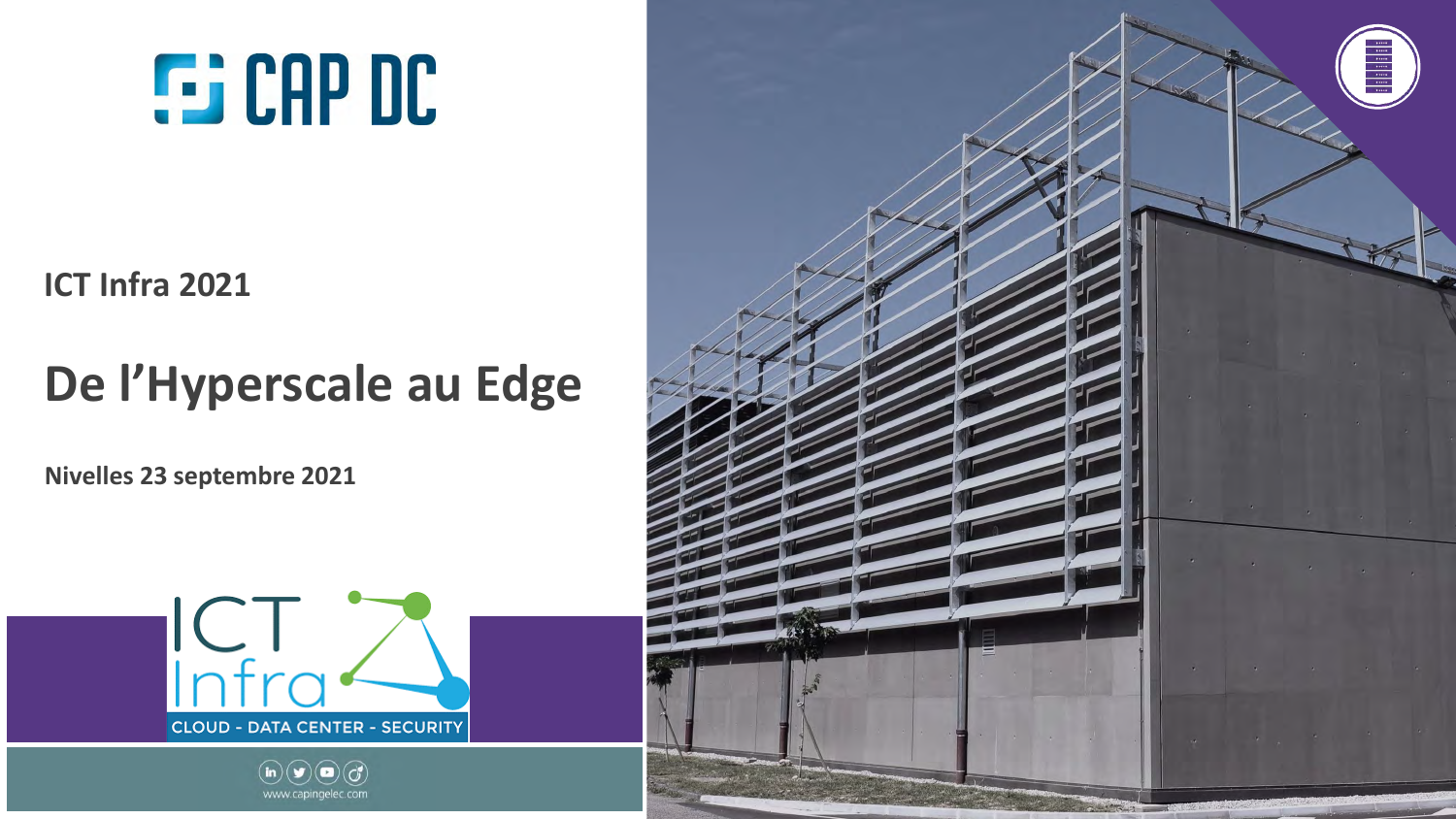#### CAP DC federation strategy in Southern Europe and Africa 2008 2014 2022

#### **CAP DC based on partnership model between Cap Ingelec (French leader) and local technical engineering companies**

- $\triangleright$  A local organization, reactive and competent in the practices of the host country
- $\triangleright$  Cap Ingelec's resolve and experience in the crucial project stages : design, commissioning and energy governance in run mode.
- $\triangleright$  An international brand for global projects





#### **www.cap-dc.com**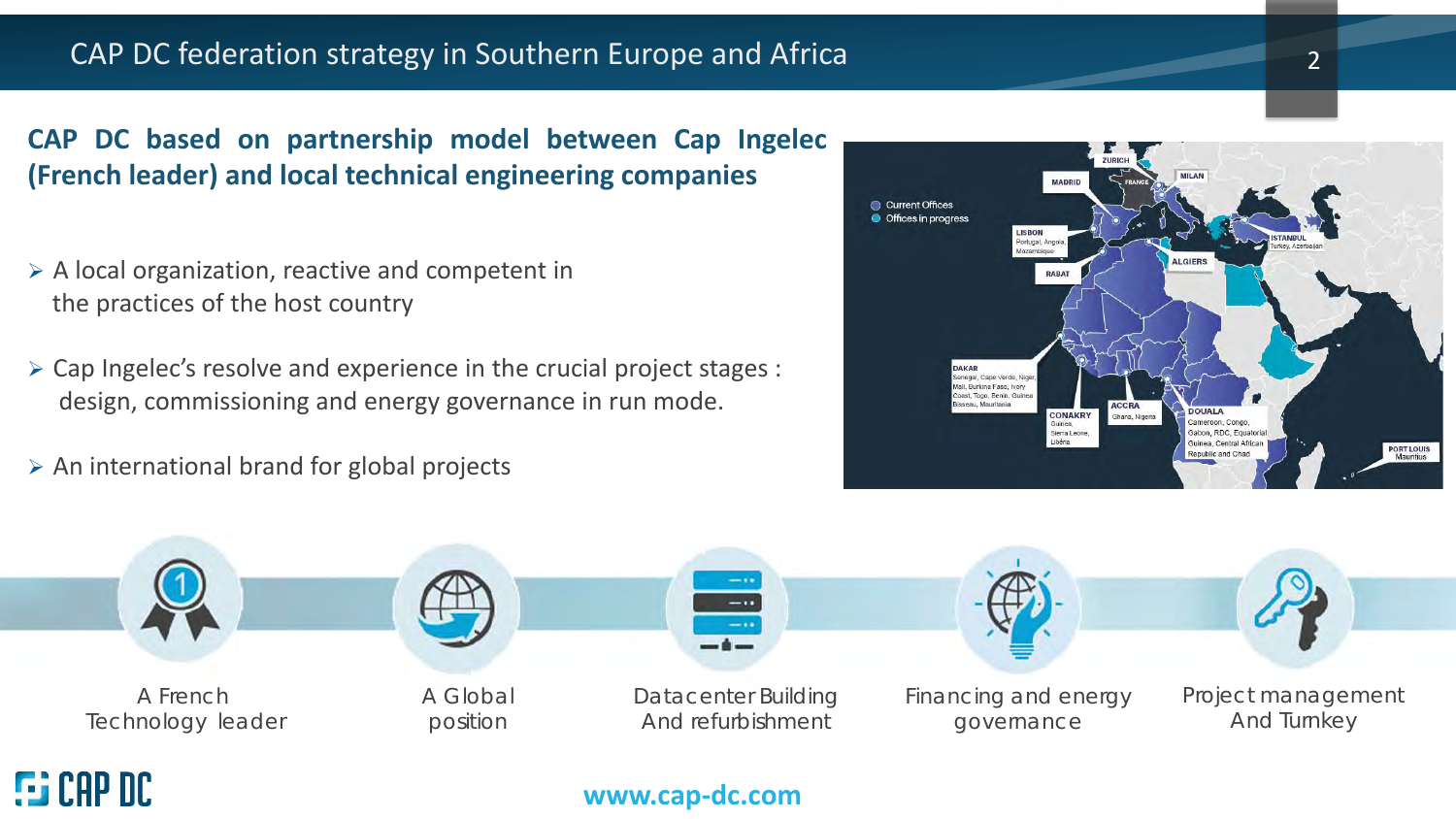### Data Centers continuum to deliver Cloud business





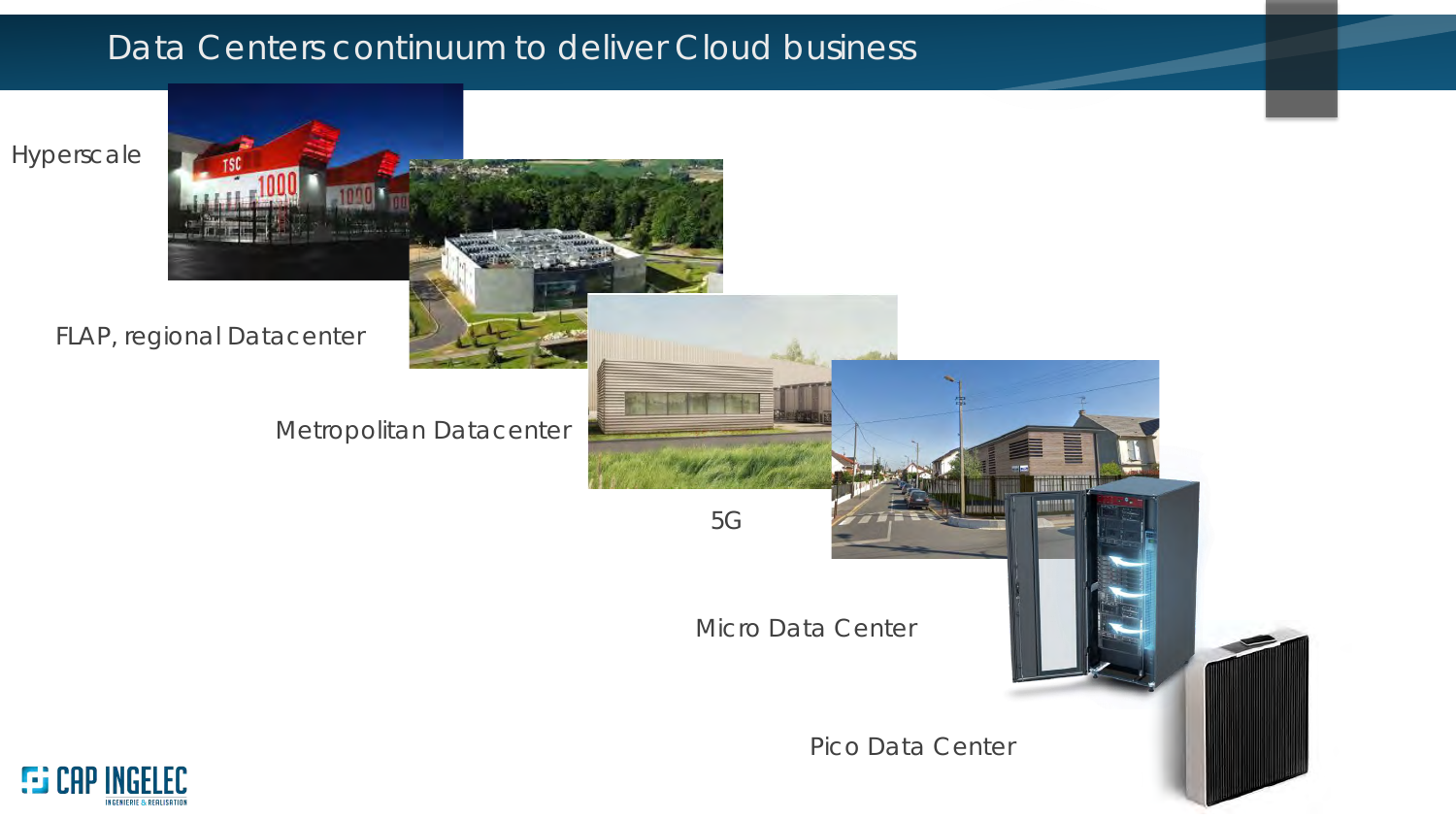### Data Centers continuum to deliver Cloud business

Hyperscale

FLAP, regional Datacenter

Metropolitan Datacenter

EDGE => 3 criteria 5G latency, network traffic and data localization

Edge computing

Pico Data Center

Micro Data Center

**FG** CAP DC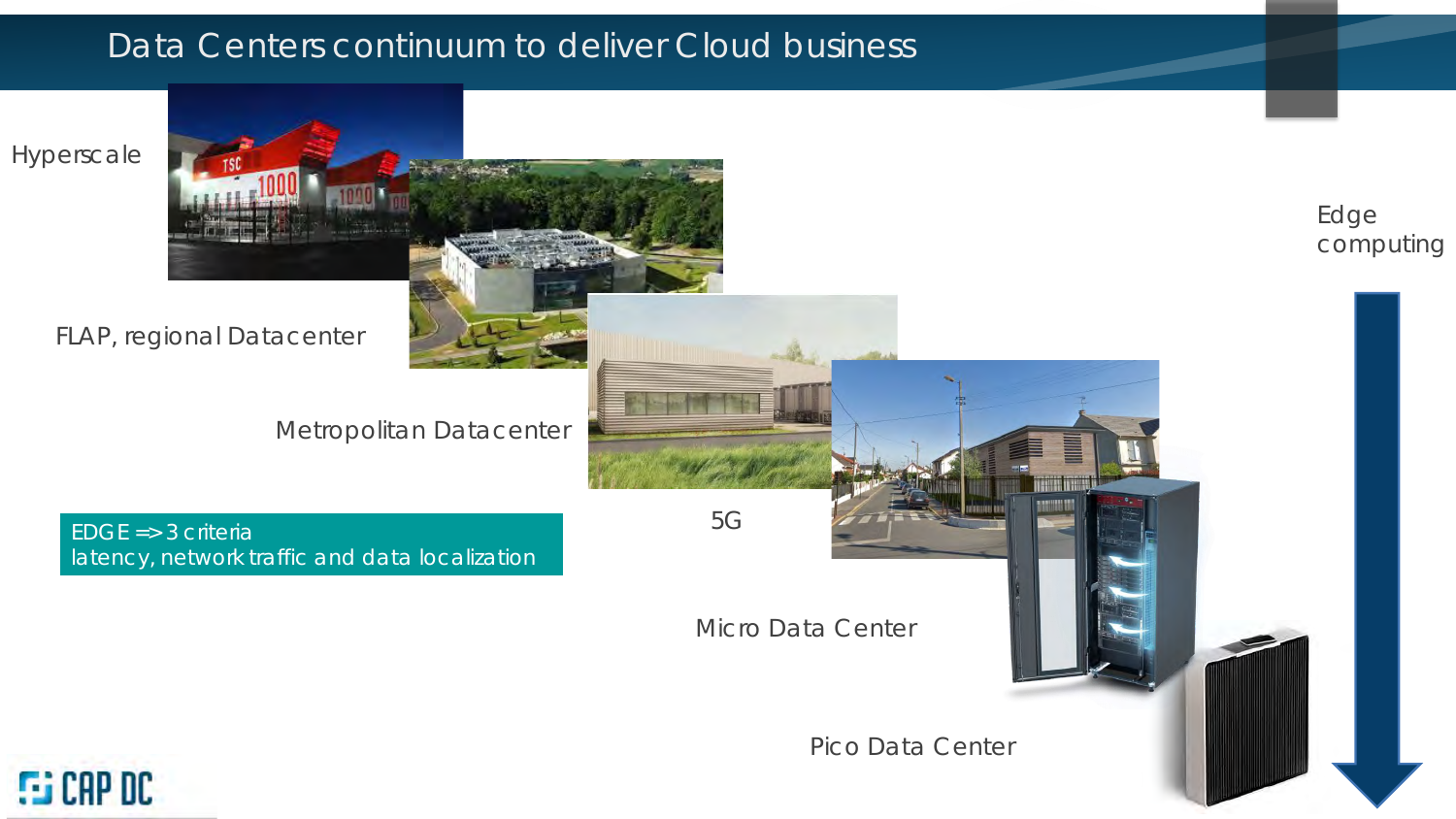|                         | Hyperscale/Regional          | Edge                          |
|-------------------------|------------------------------|-------------------------------|
|                         |                              |                               |
| <b>Size</b>             | Several 1000 sqm             | $<$ 200 sqm                   |
| Density                 | > 2 kW/sqm                   | $<$ 1 kW/sqm                  |
| Availibility            | Tier $3+$                    | Tier 3                        |
| <b>PUE Target</b>       | < 1,4                        | < 1, 5                        |
| Ultimate back-up        | GenSet (Fuel Cell ?)         | <b>Battery</b>                |
| <b>Fire Systems</b>     | Hi-Fog                       | Gas                           |
| Monitoring              | On site                      | <b>Noc</b>                    |
| <b>Design</b>           | Modular                      | One of a kind                 |
| <b>Planning</b>         | Without external constraints | <b>External constraints</b>   |
| <b>Structural works</b> | More or less complex         | Complex (4 T/sqm for Battery) |



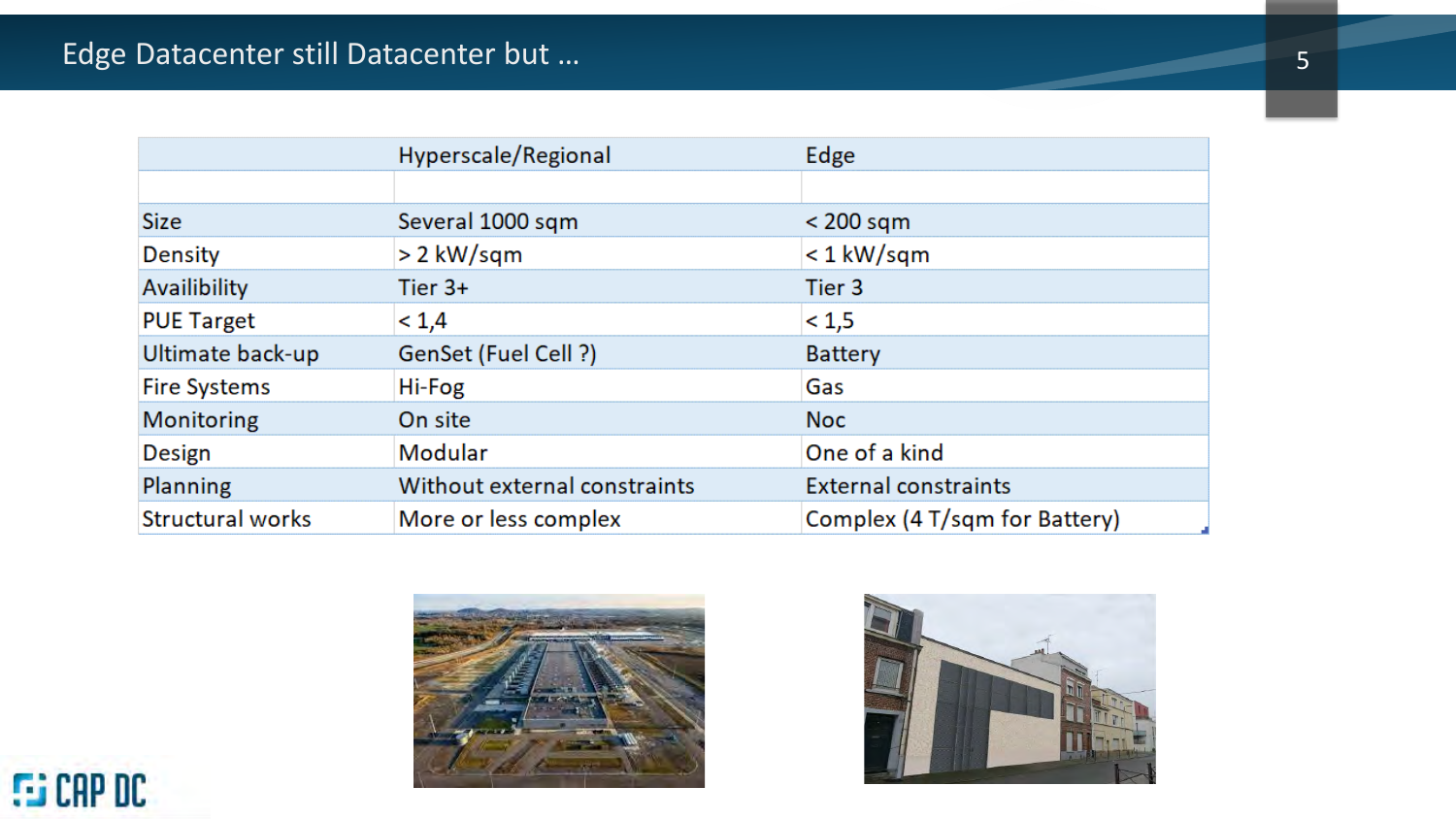

**FSI CAP DC** 

News Features Broadcasts On-Demand Opinions Videos Resources Magazines Awards

#### HOME > NEWS > EDGE & IOT

### CBRE pairs with Cap Ingelec for **French Edge business**

Scouting and developing land for Edge data centers

May 18, 2020 By: Alex Alley  $\bigcirc$  Be the first to comment

Edge Deployment means 2 majors difficulties

- \* Identifying plots in urban areas not relevant for Datacenters + with huge real estate demand
- \* Assessing quickly if the "candidate plots" can match with Datacenter design

To cope with these 2 dual challenges, CBRE and Cap Ingelec have partnered to offer an efficient and integrated solution

### CBRE